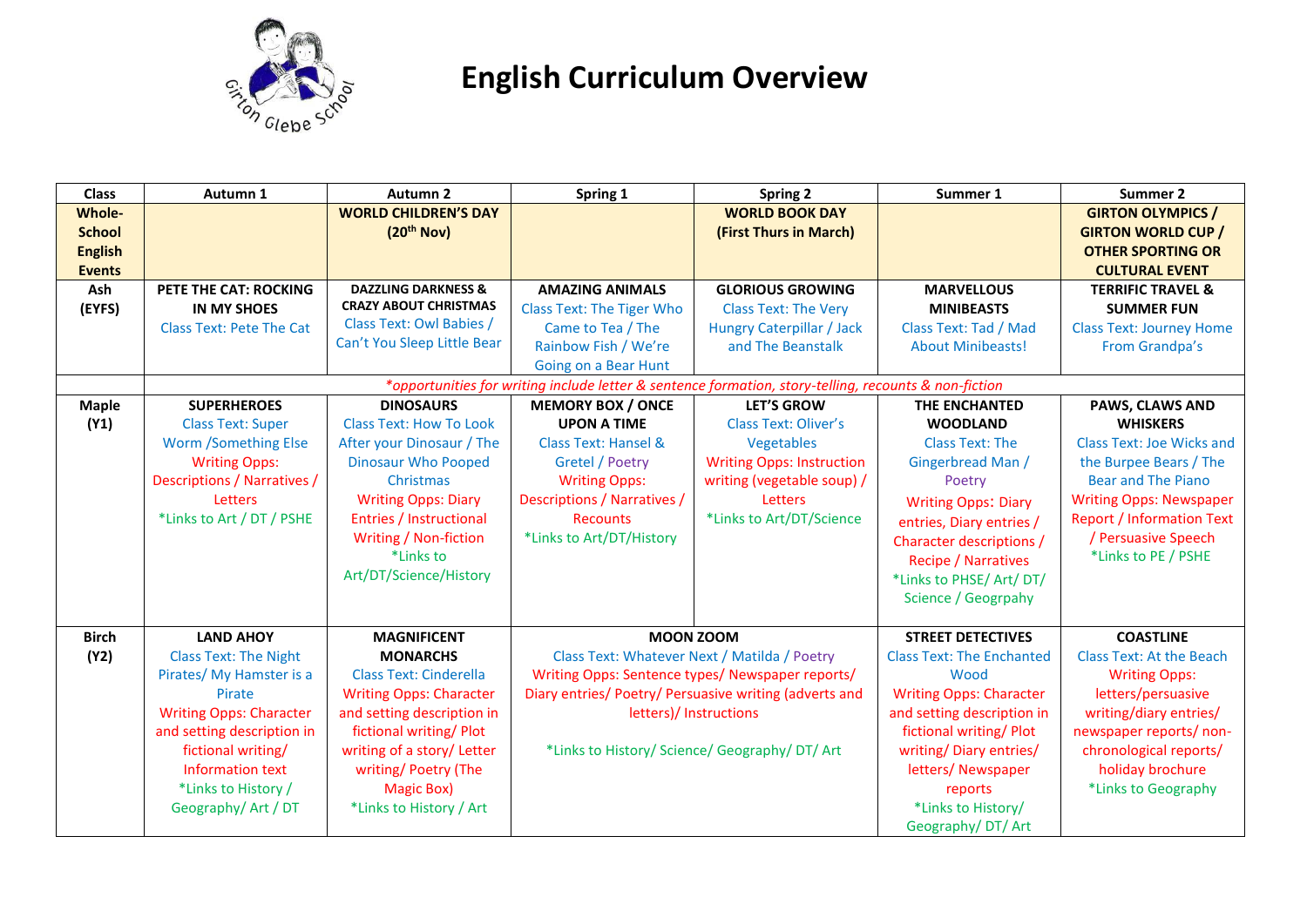| Lime   | <b>TRIBAL TAILS</b>                                                                                                                      | <b>ROCKS, RELICS AND</b>        | <b>THE ROMANS</b>                                                                                                                                                       |                                      | <b>FLOW</b>                                                                                                                                                                                                              | <b>SCRUMDIDDLYUMPTIOUS</b>                |
|--------|------------------------------------------------------------------------------------------------------------------------------------------|---------------------------------|-------------------------------------------------------------------------------------------------------------------------------------------------------------------------|--------------------------------------|--------------------------------------------------------------------------------------------------------------------------------------------------------------------------------------------------------------------------|-------------------------------------------|
| (Y3)   | <b>Class Text: How to Wash</b>                                                                                                           | <b>RUMBLES</b>                  | SP1 Class Text: Escape from Pompeii (fiction) / So you                                                                                                                  |                                      | Class Text: Flotsam /                                                                                                                                                                                                    | <b>Class Text: Hansel and</b>             |
|        | a Woolly Mammoth / The                                                                                                                   | <b>Class Text: The Firework</b> | think you've got it bad (non-fiction)                                                                                                                                   |                                      | Journey to the River Sea                                                                                                                                                                                                 | <b>Gretel (different versions</b>         |
|        | Stone Age Boy / Poetry                                                                                                                   | Maker's Daughter                | Writing Opps: Newspaper reports based on volcano                                                                                                                        |                                      | <b>Writing Opps: Persuasive</b>                                                                                                                                                                                          | including playscript) /                   |
|        | <b>Writing Opps: Instruction</b>                                                                                                         | <b>Writing Opps:</b>            | explosions/ Non-chronological reports based on the                                                                                                                      |                                      | writing (formal persuasive                                                                                                                                                                                               | <b>Roald Dahl Revolting</b>               |
|        | writing/ narrative writing                                                                                                               | Chronological recounts /        | Ancient Romans/ Informal letter writing (fiction)                                                                                                                       |                                      | letter) / Narrative writing                                                                                                                                                                                              | <b>Recipes / Poetry</b>                   |
|        | (historical fictional) /                                                                                                                 | <b>Biography based on Mary</b>  | *Links to History                                                                                                                                                       |                                      | / Journalling                                                                                                                                                                                                            | <b>Writing Opps: Creating</b>             |
|        | character and setting                                                                                                                    | Anning / Poetry (cinquain       |                                                                                                                                                                         |                                      | *Links to Geography / Art                                                                                                                                                                                                | fairy tales/ Playscript                   |
|        | descriptions/ book                                                                                                                       | and free verse)                 | SP2 Class Text: Boudicca's Army: I was there                                                                                                                            |                                      |                                                                                                                                                                                                                          | writing / Instruction                     |
|        | review/ information texts                                                                                                                | *Links to History /             | Writing Opps: Narrative writing (fiction - adventure)                                                                                                                   |                                      |                                                                                                                                                                                                                          | writing (recipes)                         |
|        | / comics                                                                                                                                 | Geography / Science / Art       | focusing on action building/ Balanced discussion based                                                                                                                  |                                      |                                                                                                                                                                                                                          | *Links to DT                              |
|        | *Links to History / Art /                                                                                                                | /DT                             | on Roman conquest of England.                                                                                                                                           |                                      |                                                                                                                                                                                                                          |                                           |
|        | DT                                                                                                                                       |                                 | *Links to History                                                                                                                                                       |                                      |                                                                                                                                                                                                                          |                                           |
|        |                                                                                                                                          |                                 |                                                                                                                                                                         |                                      |                                                                                                                                                                                                                          |                                           |
|        |                                                                                                                                          |                                 |                                                                                                                                                                         |                                      |                                                                                                                                                                                                                          |                                           |
| Cherry | <b>ROAD TRIP USA</b>                                                                                                                     | <b>GODS AND MORTALS</b>         |                                                                                                                                                                         | <b>MISTY MOUNTAIN, WINDING RIVER</b> | <b>TRADERS AND RAIDERS</b>                                                                                                                                                                                               | <b>BLUE ABYSS</b>                         |
| (Y4)   | Class Text: The Indian in                                                                                                                | <b>Class Text: Theseus and</b>  | Class Text: Kensuke's Kingdom / Poetry                                                                                                                                  |                                      | Class Text: Boy At The                                                                                                                                                                                                   | <b>Class Text: Biography of</b>           |
|        | The Cupboard / Holes                                                                                                                     | the Minotaur (example           | Writing opps: Narrative / Diary entries/ Postcards and                                                                                                                  |                                      | <b>Back of The Class</b>                                                                                                                                                                                                 | <b>David Attenborough</b>                 |
|        | Writing opps: Narrative /                                                                                                                | texts of story)                 | letters/ Dialogue between characters / Explanation                                                                                                                      |                                      | <b>Writing opps: Persuasive</b>                                                                                                                                                                                          | Writing opps: Poetry:                     |
|        | Descriptive writing / Non                                                                                                                | Writing opps: Narrative /       |                                                                                                                                                                         | texts (oxbow lakes, waterfalls etc)  | writing / Diary entry /                                                                                                                                                                                                  | underwater animals /                      |
|        | chronological report on                                                                                                                  | Instructions: How to make       |                                                                                                                                                                         | *Links to Geography / Art / DT       | News reports from                                                                                                                                                                                                        | <b>Information leaflets:</b>              |
|        | Iroquois people/ Poetry                                                                                                                  | a Trojan Horse / Non            |                                                                                                                                                                         |                                      | <b>BABOC</b> / Recount on                                                                                                                                                                                                | coral reefs / Persuasive                  |
|        | *Links to History /                                                                                                                      | fiction writing                 |                                                                                                                                                                         |                                      | Saxons arrival in UK                                                                                                                                                                                                     | arguments: coral reefs vs                 |
|        | Geography/ Art / DT                                                                                                                      | *Links to History / Art /       |                                                                                                                                                                         |                                      | *Links to History / Art /                                                                                                                                                                                                | tourism                                   |
|        |                                                                                                                                          | DT.                             |                                                                                                                                                                         |                                      | DT                                                                                                                                                                                                                       | *Links to Geography /                     |
|        |                                                                                                                                          |                                 |                                                                                                                                                                         |                                      |                                                                                                                                                                                                                          | Science / Art / DT                        |
|        |                                                                                                                                          |                                 |                                                                                                                                                                         |                                      |                                                                                                                                                                                                                          |                                           |
| Willow |                                                                                                                                          | <b>WW1: THE GREAT WAR</b>       | 1066: THE NORMANS                                                                                                                                                       | <b>ANCIENT EGYPT</b>                 |                                                                                                                                                                                                                          | <b>WE ARE EXPLORERS</b>                   |
| (Y5)   | Class Text: War Horse / Poetry: Dulce et Decorum est /                                                                                   |                                 | Class Text: Clockwork /                                                                                                                                                 | <b>Class Text: The Mysteries</b>     | Class Text: Storm Breaker / You Wouldn't Want to be<br>on Shackleton's Expedition / Bear Grylls Autobiography<br>Writing Opps: Job applications to be on Shackleton's<br>expedition and to be a spy / Diary entries from |                                           |
|        | In Flanders Fields / The Soldier                                                                                                         |                                 | Poetry: The Highway Man                                                                                                                                                 | of Harris Burdick & other            |                                                                                                                                                                                                                          |                                           |
|        | Writing Opps: Character & Setting Desc / Letters to                                                                                      |                                 | <b>Writing Opps: Newspaper</b>                                                                                                                                          | picture books                        |                                                                                                                                                                                                                          |                                           |
|        | Albert & Emilie / Book Review / Balanced Discussion:                                                                                     |                                 | <b>Reports on Battle of</b>                                                                                                                                             | Writing Opps: Narrative -            |                                                                                                                                                                                                                          |                                           |
|        | Should animals be used in war? / Non-chronological<br>reports / Diary entry from front-line / War poetry<br>*Links to History / Art / DT |                                 | Hastings and death of Karl<br>Mr Linden's Library /<br>explorers / Non-chronological reports on Antarctica<br>/ Character Desc of Karl &<br><b>Instructions: How to</b> |                                      |                                                                                                                                                                                                                          |                                           |
|        |                                                                                                                                          |                                 |                                                                                                                                                                         |                                      | and Jellyfish / Balanced Discussion: Scott or Amundsen                                                                                                                                                                   |                                           |
|        |                                                                                                                                          |                                 | Dr Kalmenius / Balanced                                                                                                                                                 | mummify a / Diary                    | - Who was the better explorer? / Instructions: How to<br>pack for an expedition to / Character Desc / Informal<br>Letter form Alex to Blunt / Playscript                                                                 |                                           |
|        |                                                                                                                                          |                                 | Discussion: Is Karl a bad                                                                                                                                               | entries and recount of               |                                                                                                                                                                                                                          |                                           |
|        |                                                                                                                                          |                                 | person? / Eulogy / Free                                                                                                                                                 | <b>Residential</b>                   |                                                                                                                                                                                                                          |                                           |
|        |                                                                                                                                          |                                 | writing opportunity /                                                                                                                                                   | *Links to History / Art /            |                                                                                                                                                                                                                          | *Links to History / Geography / PE / PSHE |
|        |                                                                                                                                          |                                 | <b>Narrative Poems</b>                                                                                                                                                  | DT / RE                              |                                                                                                                                                                                                                          |                                           |
|        |                                                                                                                                          |                                 | *Links to History / Art /                                                                                                                                               |                                      |                                                                                                                                                                                                                          |                                           |
|        |                                                                                                                                          |                                 | <b>DT</b>                                                                                                                                                               |                                      |                                                                                                                                                                                                                          |                                           |
|        |                                                                                                                                          |                                 |                                                                                                                                                                         |                                      |                                                                                                                                                                                                                          |                                           |